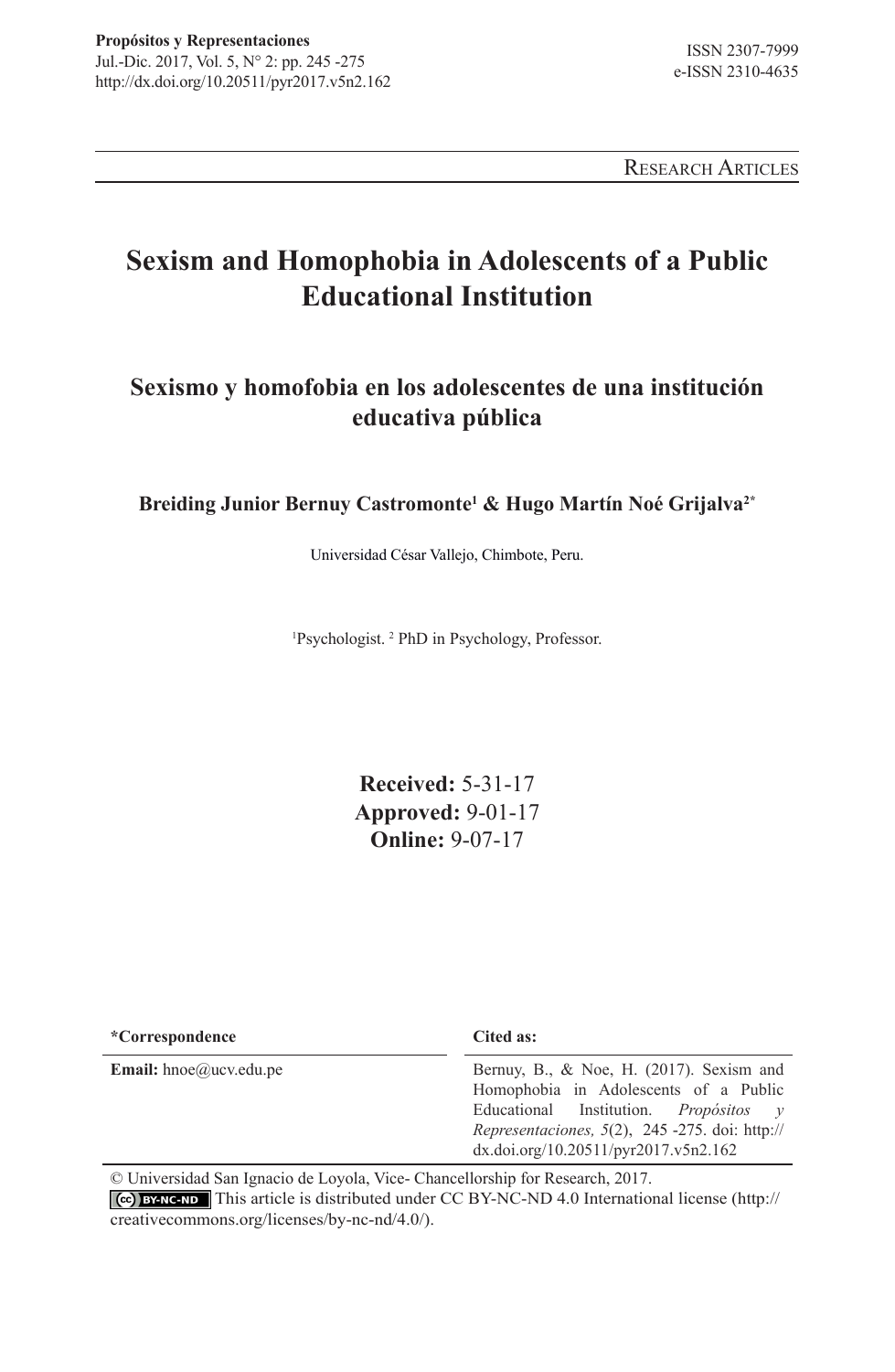#### **Summary**

The research explores the relationship between sexism and homophobia in adolescents of a public educational institution in Chimbote. The research design was descriptive - correlational with a sample of 406 students, including boys and girls, from  $1<sup>st</sup>$  to  $5<sup>th</sup>$  level of secondary education. They were evaluated using the Acosta's Adaptation (2010) of the Sexism Detection Scale (Ramos, Cuadrado and Recio 2007), and the Paredes' Adaptation (2013) of the Modern Homophobia Scale (Raja and Stokes 2005). The results of the study exhibit a very significant, direct and strong relationship indicating that the greater sexism in adolescents, the more homophobic attitudes they show. A correlation of  $(r=.641** p < .01)$  was obtained for hostile sexism and homophobia toward gays, while a correlation of (*r*=.  $658**$  p  $\leq 01$ ) was obtained for hostile sexism and homophobia toward lesbians. A correlation of  $(r=.574** p < .01)$  was obtained for benevolent and sexism and homophobia toward gays, while a correlation of  $(r=646**p)$ <.01) was obtained for benevolent sexism and homophobia toward lesbians. There are levels of sexism by gender, a high level of hostile and benevolent sexism for male population with 14.1% and 15.7%, respectively. In addition, there are levels of homophobia by gender in adolescents toward gays and lesbians with 35.3% and 25.3%, respectively.

**Keywords:** Sexism, homophobia, students.

### **Resumen**

La investigación explora la relación entre sexismo y homofobia en adolescentes de una institución educativa pública de Chimbote. El diseño de investigación fue descriptivo-correlacional con una muestra de 406 estudiantes, varones y mujeres de 1° a 5° grado de nivel secundaria. Fueron evaluados con la Escala de Detección de Sexismo de Ramos, Cuadrado y Recio (2007) adaptación de Acosta (2010) y la Escala de Homofobia moderna de Raja y Stokes (2005) adaptación de Paredes (2013). Los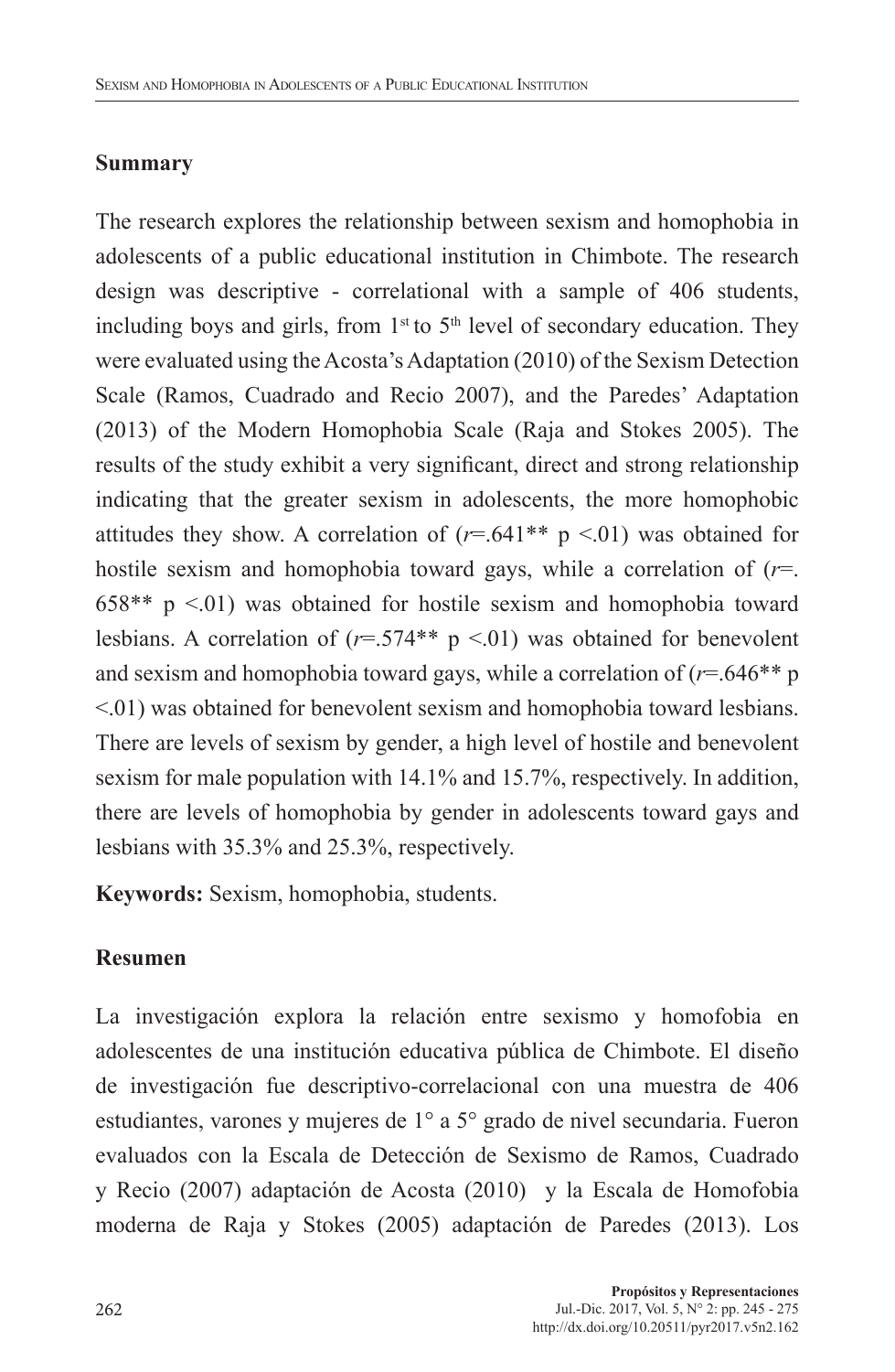resultados de la investigación refleja una relación muy significativa, directa y fuerte que indica que a mayor sexismo en los adolescentes, mayores son las actitudes homofóbicas que puedan mostrar. Para sexismo hostil y homofobia hacia gay se obtiene una correlación de  $(r=.641^{**} \text{ p} < .01)$  y hacia lesbianas  $(r=0.658^{**} \text{ pS} \cdot 0.01)$ ; entre sexismo benévolo y homofobia hacia gay  $(r=0.574^{**} \text{ pS} \cdot 0.01)$ p<.01) y hacia lesbianas (*r*=.646\*\* p<.01). Se identifica niveles de sexismo, según género, un nivel alto de sexismo hostil y benévolo para la población masculina con un 14.1% y 15.7% respectivamente. También se encuentra niveles de homofobia, según género, en adolescentes hacia personas gay y lesbianas con un 35.3% y 25.3% respectivamente.

**Palabras clave:** Sexismo, homofobia, estudiantes.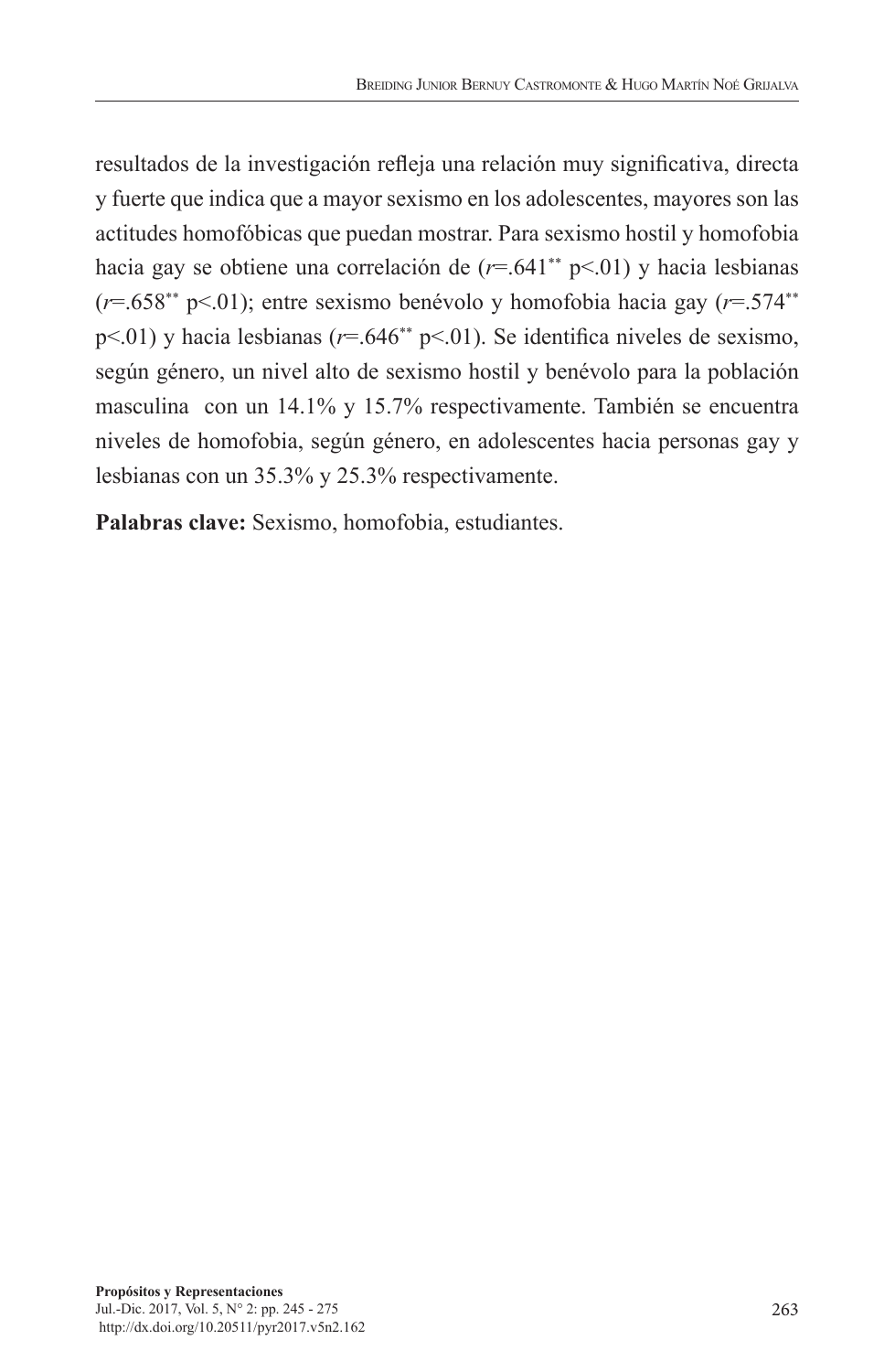# **Introduction**

Since the beginning of humanity, sexuality has been questioned and analyzed assuming opinions about and attitudes towards gender behavior or style of human beings, finding several reactions or response of acceptance or rejection to gender behavior. Our Peruvian society is not unrelated to the gender behavior debate that in the past few years caused a confrontation between the Church and the Peruvian government about the information on sexuality and behavior style that would be provided to students of educational institutions, triggering passions or negative emotions of violence over positions or points of view on gender behavior or in some cases on "how the development of gender identity would be, and on homosexuals".

The increased violence in its different forms in the society and in special concern about a type of violence related to gender or orientation. Velásquez (2003) considers that this gender violence are acts of discrimination, ignoring, submission and subordination of an individual in different aspects of his existence. Thus, gender violence is any material and symbolic attack affecting freedom, dignity, safety, privacy, and moral and/or physical integrity of people.

On the other hand, Soler and Barreto (2005) identified a gender violence type, i.e. sexism, that they consider it has risk factors that are key to explain this type of sociocultural violence, and determine its influence from the transmission of different models of masculinity and femininity to men and women according to their gender.

Nowadays, the new forms of sexism can be more difficult to eradicate, not only because of their subtle or undercover nature, but also sometimes, there is a positive tone that makes them acceptable by women themselves (Moya & Expósito, 2001).

Vizcarra & Guadarrama (2006) claims that all individuals since childhood and during their social development learn to represent the gender function they are given, both a girl and a boy regarding the assignation of a role for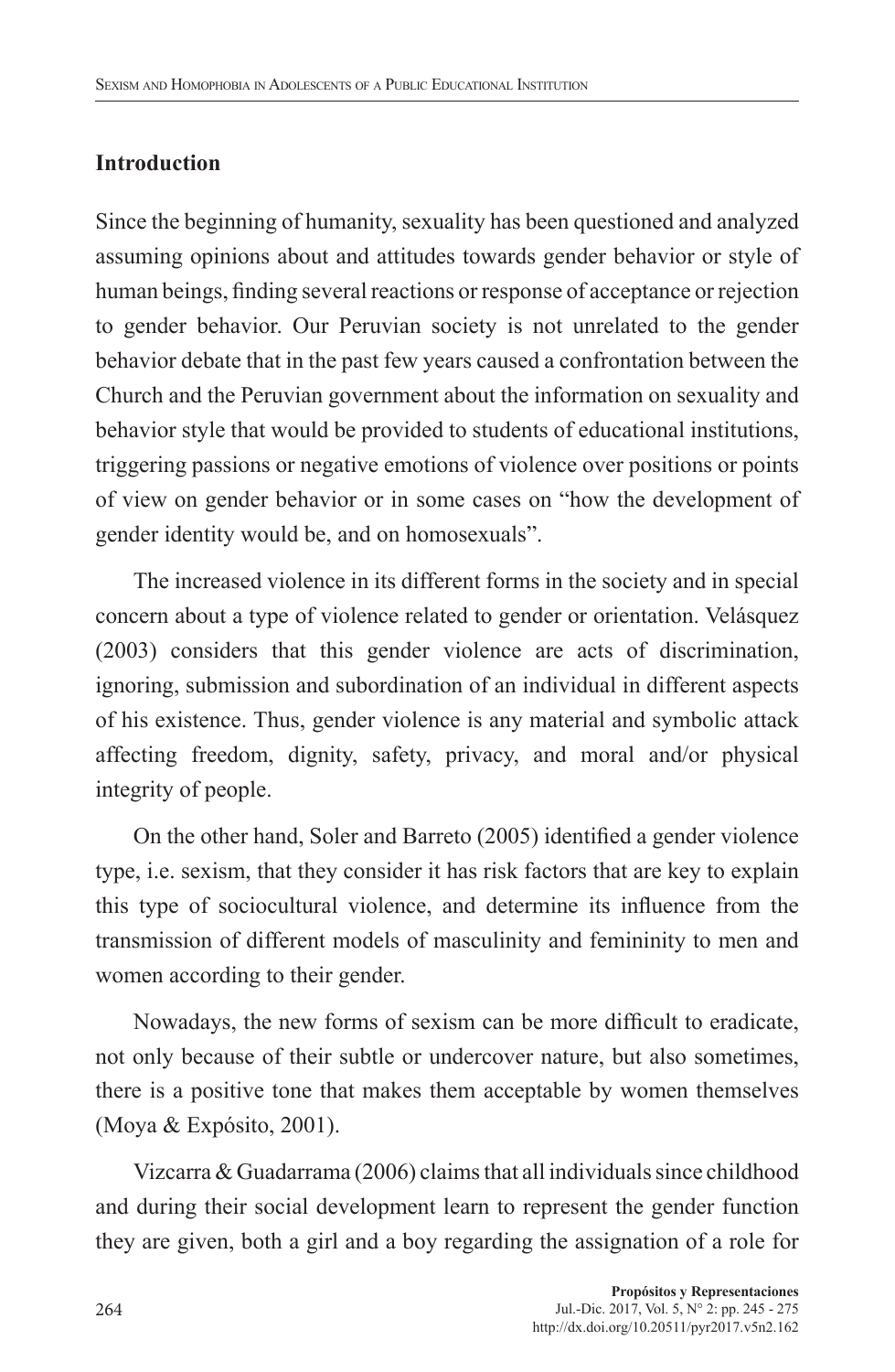each gender. Women and men are denominated feminine and male genders, respectively. Considering this position or approach we can say that gender is the result of a defined cultural social construction (Short, 1996). We can deduct now that the division of humanity has been produced with the idea of feminine or masculine that forms part of a set of beliefs that people will build with mental representations of the world and the social system where they will live.

This role played by sexuality has created gender behavior styles in adults assuming a different type of heterosexual or bisexual relationships called homosexuality. In society, people have been in favor or against these practices, and they are called "homophobic". Regarding the homophobia problem, we can evidence that in our country Moral and Martinez-Sulvarán (2014) mention that in recent years news about LGBT population: lesbians, gays, bisexuals and transgender people have been related to intolerance, violence, and even murder. Only between January 2013 and March 2014 seventeen people were murdered for having a different gender orientation. Castro (2014) wrote in El Comercio newspaper about a 19-year-old young man who was tortured, cut into pieces and burnt in Chachapoyas for being homosexual. And there is also the case of L.E.U.O., aged 16, who committed suicide, he hung himself from a beam in his house because of the constant bullying he suffered from his sister because she knew his gender orientation, which occurred in the city of Lima. Although equality and no-discrimination right is one of the most important rights, as it is a right itself and a means for the exercise of other rights, it is violated daily in different forms and spaces where the everyday life of the population takes place. This problem is clearly evidenced in the LGBT population.

According to PROMSEX (2016) in the annual report on human rights of LGBT people in Peru during 2015 and 2016 recorded between 2015 and 2016 eight murders of lesbian, gay and transgender people. Additionally, the Observatory Ciudadaniasx: Cultural Activism and Human Rights (2017) has reported fifty complaints until August: nineteen for violence, eleven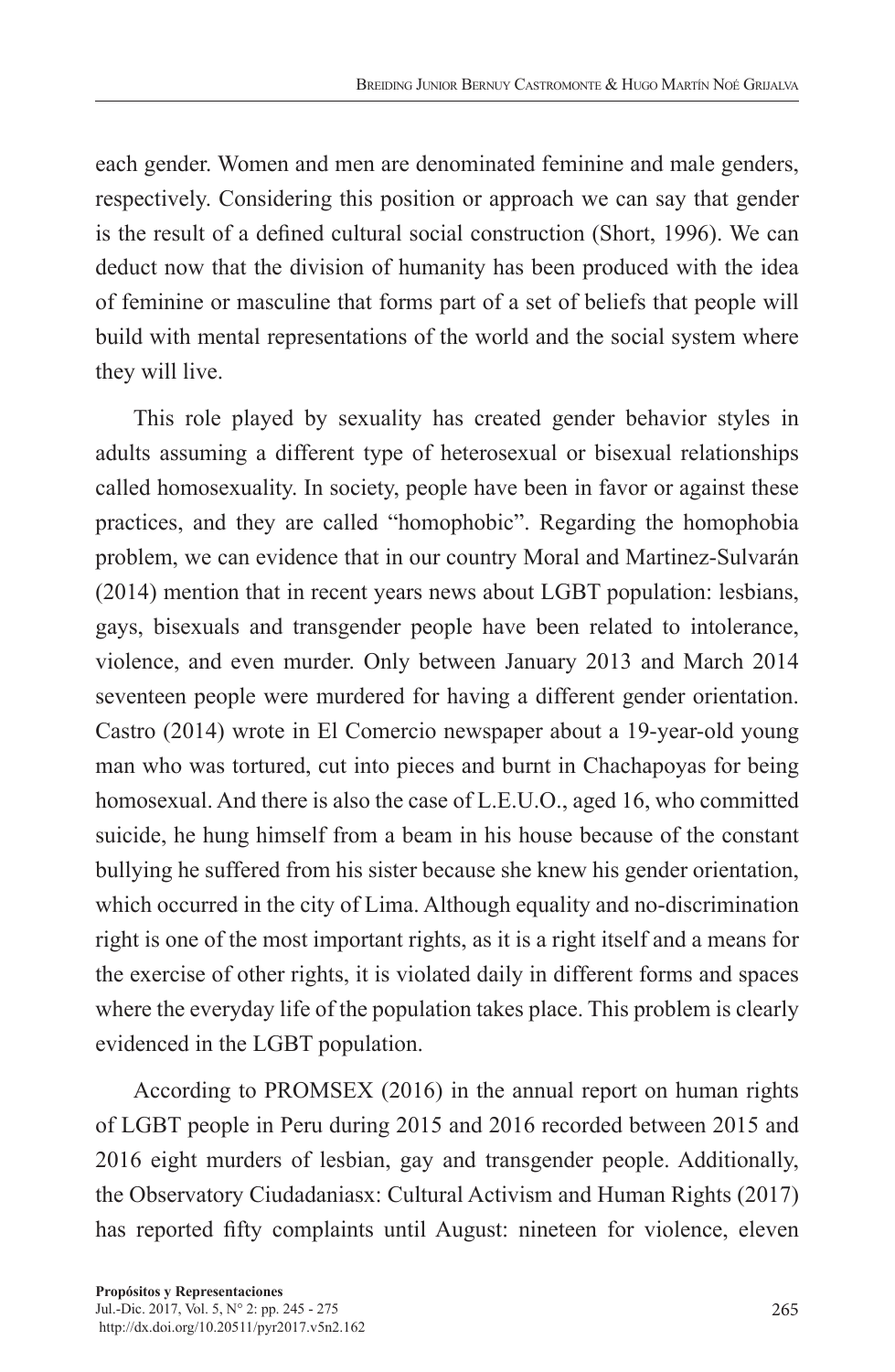for discrimination in private services, and nine for discrimination in public services. Thirty-one out of fifty complaints are complaints for violation of rights for gender orientation or identity, and nineteen for HIV infection.

Rottenbacher, Espinosa and Magallanes (2011) found in a research that 68% of those who admitted to having being victims of homophobic bullying reported to be homosexuals in a sample of educational institutions.

The vulnerable age group in the instauration of sexism is present in the population of adolescents because they reproduce discriminatory attitudes through the manner of dress, going out hours, friendships, sexual functions, sexual experiences, unjustified jealousy, active and passive roles in partner relationships, etc.

Thus, homophobia is not only the crude or explicit insult on the street, but also constitutes "a persistent ghostly presence that overflies everyday nature, spreading tremors and resentments, malicious acts, gilts, disgraces, and suspicions, and harvesting with unrelenting and ironic cruelness and arrogance, innumerable rifts and confrontations that produce a prejudicial miasma of violence and fear" (Lizarraga, 2005, p.33).

Ramos and Hernández (2014) in a study on an intervention to reduce gender discrimination in physical education classes in high school found that discriminatory behaviors because of gender are frequent in physical education classes, and are related to the groupings and the contents used by the faculty. In addition, they indicate that negative behaviors are more frequent in boys, and they score higher than girls do on hostile sexism scales.

Castro (2014) did research on homophobic bullying in the countries of Peru, Guatemala, and Chile, finding that bullying is manifested by several ways such as insults ("fag" and "effeminate"), physical violence threats, and victim mockery. They (homosexuals) decided to leave school because they suffered these attacks, generating perhaps a very hard impact on their future.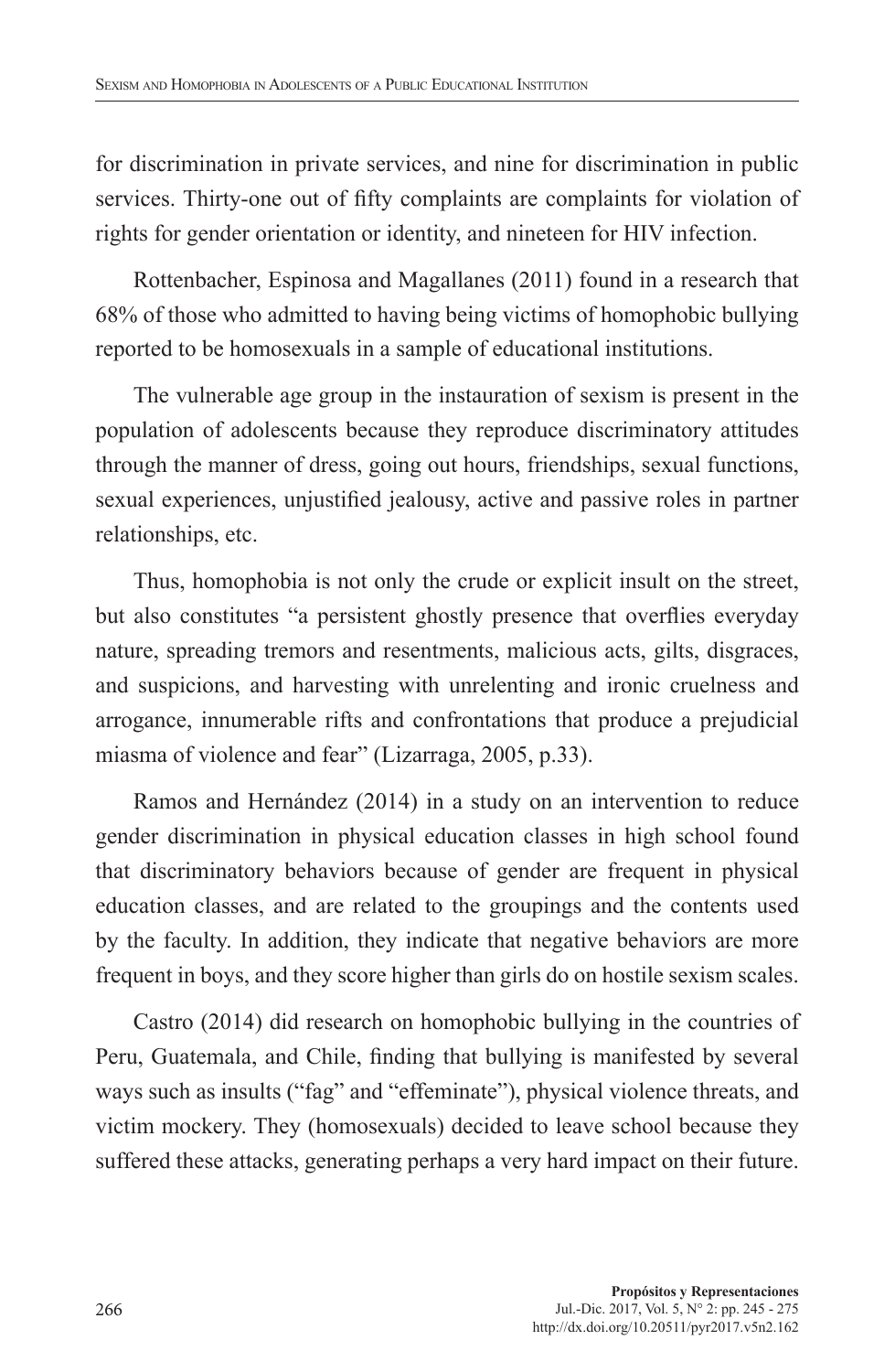They affirm that this type of violence should be recognized within bullying (for sexual option) that is present in school students and in some cases they are not protected by the authorities or social agents.

Additionally, León, Zambrano and Flores (2005) report a study on the evaluation of the homophobic attitudes toward gay men and lesbians in 541 students from Arica, Chile (257 men and 284 women), exhibiting a higher level of homophobia among men with respect to male gays. Furthermore, the scale was validated for the studied sample, determining an appropriate consistency level (Cronbach alpha) for both scales.

A difference between machismo and sexism is that machismo is an attitude of power over women, while it is not so evident in sexism. Another position on these elements indicates that it is an individual or collective behavior that despises a gender for its biology, perpetuating male dominance and female subordination (Pérez, 2016).

Noting the importance and relevance of studying both variables, this research examines sexism and homophobic attitudes in adolescents of a public educational institution.

# **Method**

## **Design**

Ato, López and Benavente (2013) indicate that the exploration of the existing functional relationship among variables (hypothesis of covariation) can adopt three types of study depending on whether the object of the exploration is a group comparison (comparative study), a behavior prediction and/or a group classification (predictive study), or a theoretical model testing (explanatory study) for its integration into an underlying theory. Finally, the design descriptive – correlational was used in the research since information on the study variables was measured and gathered, and since it allowed knowing the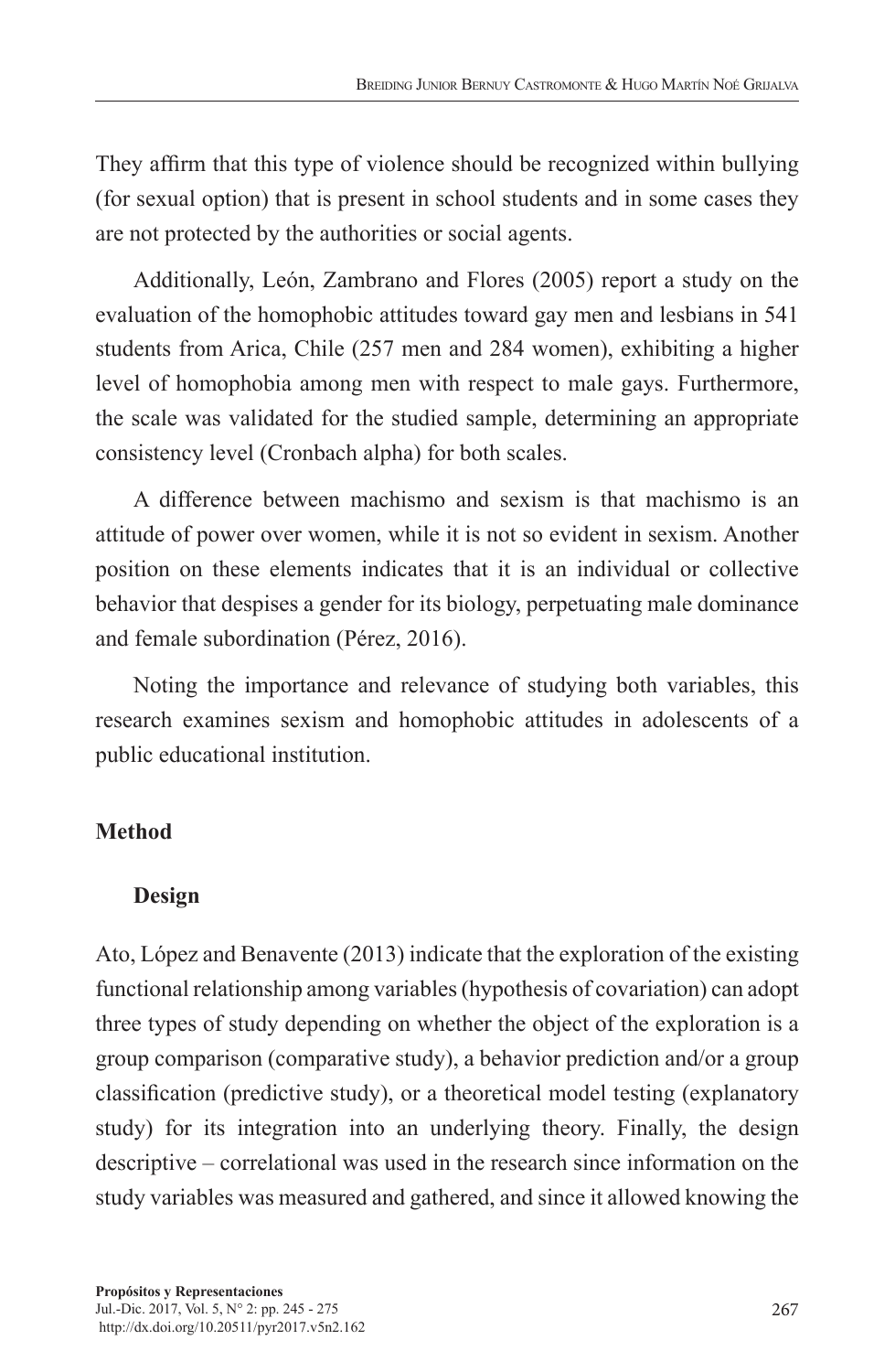relationship between the two variables in a particular context (Hernández, Fernández & Baptista, 2010).

#### **Participants**

The sample was random, composed of 406 students of both sex (male and female) from  $1<sup>st</sup>$  to  $5<sup>th</sup>$  level of secondary education.

#### **Instruments**

Paredes' Adaptation (2013) of the Modern Homophobia Scale of Raja and Stokes (2005). The scale has a field of application from twelve years old. It can be administered collectively, and has no duration. It is composed of 2 scales: the subscale of attitudes toward gays (MHS-G) with a total of 22 items, and the subscale of attitudes toward lesbians (MHS-L) with a total of 24 items. The test shows a subscale of attitudes toward gays (MHS-G) with a total of 22 items (Cronbach alpha: .94); and a subscale of attitudes toward lesbians (MHS-L) with a total of 24 items (alpha: .93).

Acosta's Adaptation (2010) of the Adolescent Sexism Detection (ASD) Scale (Recio, Ramos and Cuadrado 2007). It is applied individually and collectively with an approximate duration from 10 to 15 minutes. It is aimed at adolescents with ages ranging from 14 to 17 years old. It measures the detection of sexism for traits and attitudes traditionally considered masculine or feminine, also allowing differentiating between the traditional hostile and benevolent sexism. The instrument is composed of 26 Likert-type response items with 6 response options (1 to 6), and assesses two aspects: hostile sexism (HS) and benevolent sexism (BS). The Cronbach Alpha is .856 and .719 in the hostile and benevolent sexism scale, respectively.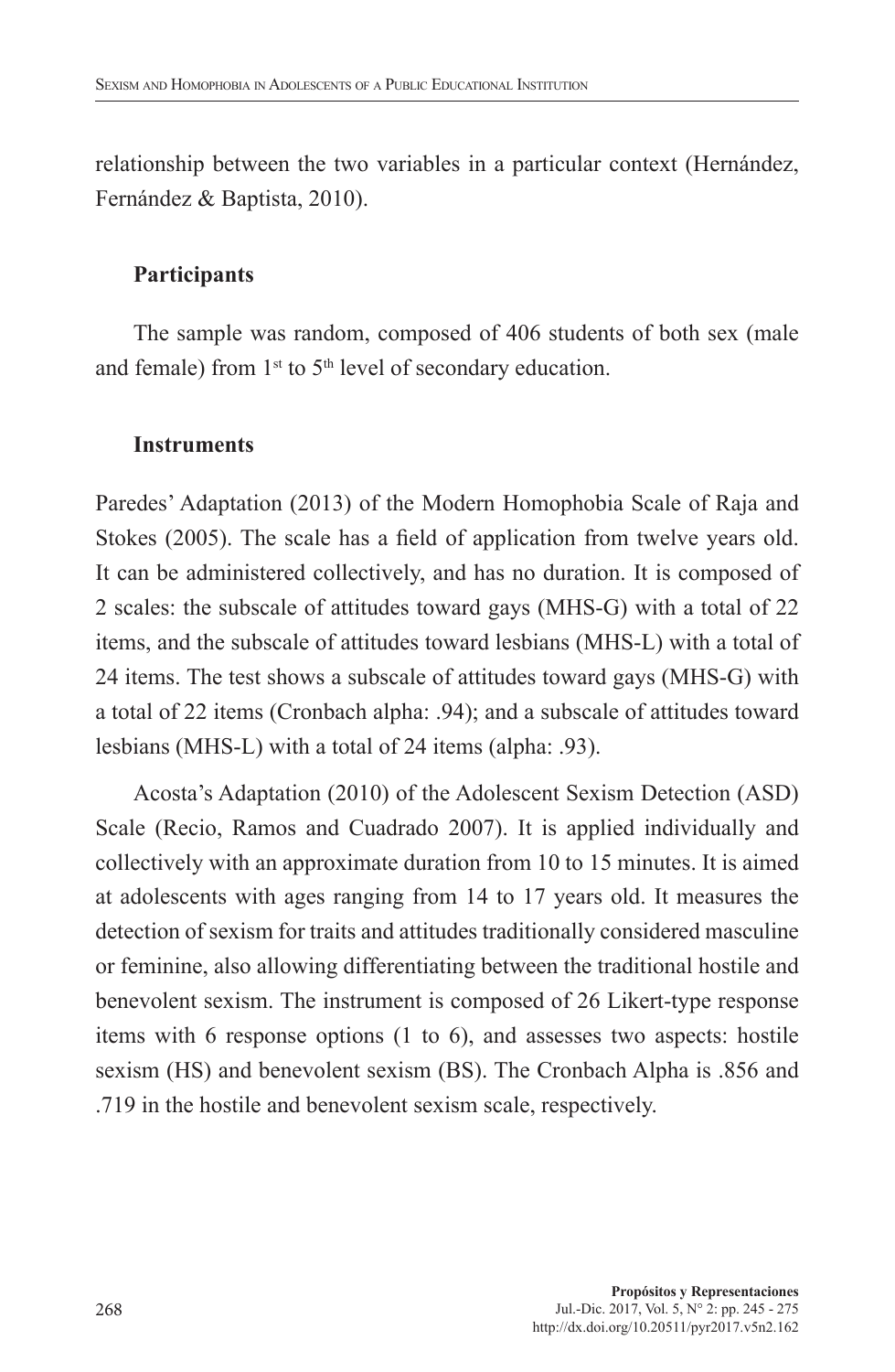### **Results**

### **Table 1**

*Correlation between Sexism and Homophobia*

|        |                   |          | Homophobia |  |
|--------|-------------------|----------|------------|--|
|        |                   | Gay      | Lesbian    |  |
|        |                   | r        | r          |  |
| Sexism | <b>Hostile</b>    | $.641**$ | $.658**$   |  |
|        | <b>Benevolent</b> | $.574**$ | $.646**$   |  |

\*\*  $p<01$ 

### **Table 2.**

*Levels of Sexism for Dimensions by Gender*

|        |                 | <b>Sexism</b>  |         |                   |         |
|--------|-----------------|----------------|---------|-------------------|---------|
|        |                 | <b>Hostile</b> |         | <b>Benevolent</b> |         |
|        |                 | Men            | Women   | Men               | Women   |
|        | <b>Very low</b> |                | $0.2\%$ | $0.2\%$           |         |
| Levels | Low             | 4.5%           | 2.6%    | 4%                | 2.2%    |
|        | <b>Medium</b>   | 9.5%           | 7.5%    | 9.4%              | 8.6%    |
|        | High            | 14.1%          | 10%     | 15.7%             | 7.5%    |
|        | Very high       | $1\%$          | $0.7\%$ | $1.9\%$           | $0.3\%$ |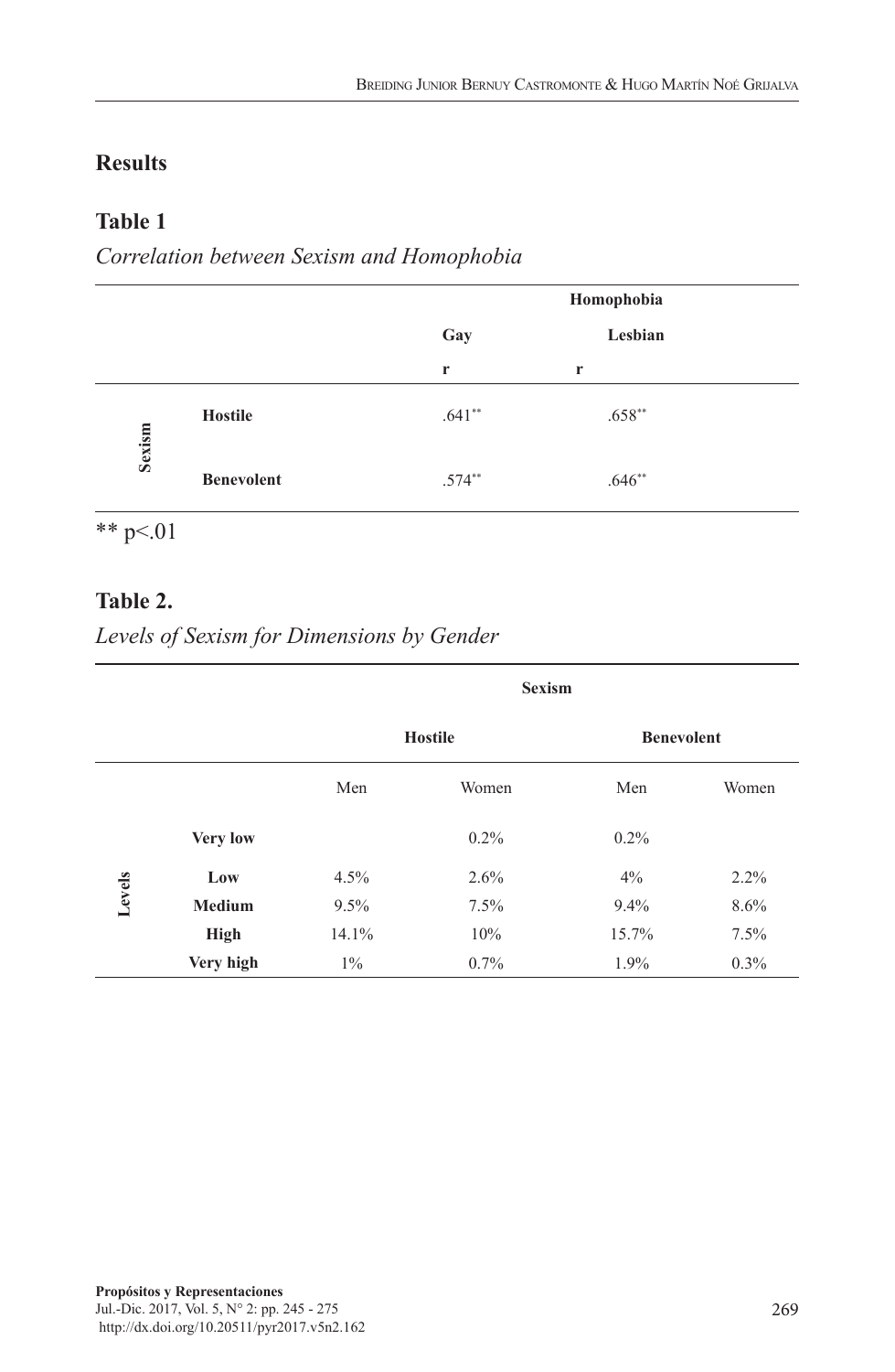### **Table 3.**

# *Levels of Homophobia for Dimensions by Gender*

|        |                 |       | Homophobia |       |         |  |
|--------|-----------------|-------|------------|-------|---------|--|
|        |                 |       | Gay        |       | Lesbian |  |
|        |                 | Men   | Women      | Men   | Women   |  |
| Levels | <b>Very low</b> |       |            | 1.2%  | $1\%$   |  |
|        | Low             | 6.2%  | 2.4%       | 3.9%  | 4.7%    |  |
|        | Medium          | 20.8% | 15.4%      | 25.4% | 22.9%   |  |
|        | <b>High</b>     | 35.3% | 11.7%      | 25.3% | 10.2%   |  |
|        | Very high       | 4.5%  | 3.6%       | 2.3%  | 3.1%    |  |

### **Discussion**

The relationship between sexism and homophobia was analyzed in the research, and it showed a correlation of *r=*.641 between hostile sexism and homophobia toward gays, a correlation of *r=*.658 toward lesbians. Between benevolent sexism and homophobia toward gays (*r=*.574) and lesbians (*r*= .646), it is visible a level of intensity of the relationship between sexism and homophobic attitudes in adolescents. The results show that people hold negative attitudes toward gay men and lesbians with stereotypical genderroles. These tendencies toward gender behaviors and occupations are exhibited exclusively in males or exclusively in females, leading to sexism and homophobia. It should be noted Ficarrotto (1990) who affirms that individuals with strong gender-role stereotypes also tend to hold negative and prejudicial beliefs toward women, and tend to see homosexuality as a violation of these stereotypical gender-roles.

In the dimension of homophobia toward gays and the dimensions of sexism in adolescents, there is a very significant, direct and strong correlation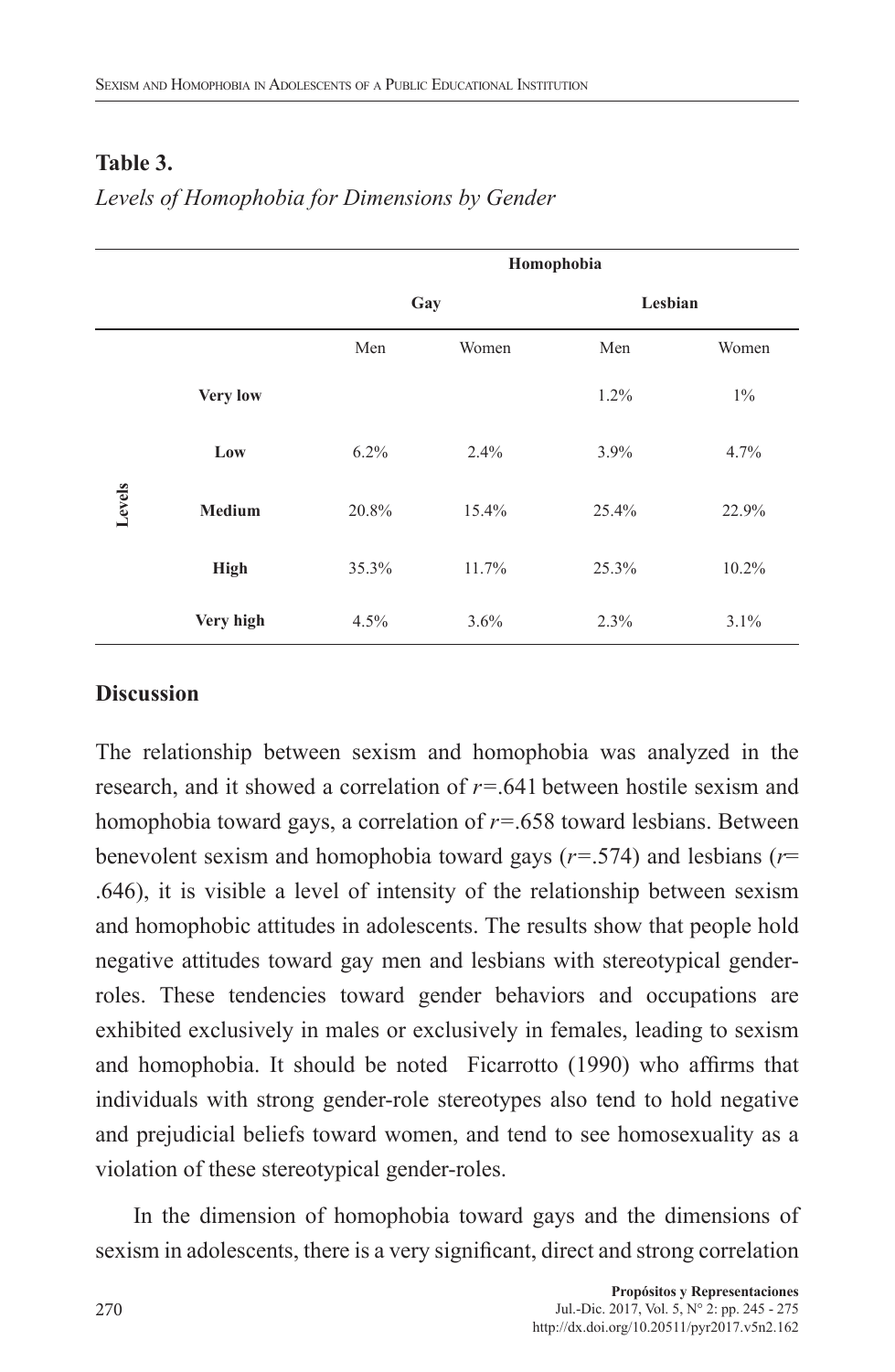between the dimensions of hostile sexism (*r=*.641) and benevolent sexism (*r=*.574). These results are consistent with Ruiz (2006), who determines that people hold negative attitudes toward gay men, and that homophobic attitudes toward gays are higher when it comes to hostile stereotypes than gender stereotypes, considering that ambivalent sexism indicators are greater.

In addition, there is a very significant, direct and strong correlation between the dimensions of homophobia toward lesbians and the dimensions of sexism in adolescents of a public educational institution showing hostile sexism (*r=.*658) and benevolent sexism (*r=.*646). Consequently, it shows that homophobic attitudes toward lesbians are based on the fact that within the patriarchal culture, the relationships between two women, who are perceived as mere sexual objects and are denied their sexuality and their right to sexual pleasure, are eroticized, i.e. they are perceived as submissive objects of male sexual desire, and the political construction of heterosexuality is reaffirmed as the organizing principle of sexual relationships (Ruiz, 2006).

Finally, there are levels of sexism by gender, evidencing a high level of hostile and benevolent sexism in male population with 14.1% and 15.7%, respectively. Also, it is observed levels of homophobia by gender in adolescents toward gays and lesbians with 35.3% and 25.3%, respectively. This shows that this population holds an attitude of annoyance that can turn into angry and aggressive feelings toward gays and lesbians. In comparison, León, Zambrano and Flores (2005) report in their research that men have a higher level of homophobia toward homosexuals. Ramos and Hernández (2014) found high scores in the dimensions of sexism. This can be understood that men exhibit more prejudices, having a more stereotyped and limited vision of women, and also with a tone that is more affective and linked to supportive behaviors.

On the basis of the above considerations, it does not imply causality if it reflects the association between sexism and homophobia in adolescents of an educational institution. Therefore, this is a start for contribution that can generate proposal for intervention.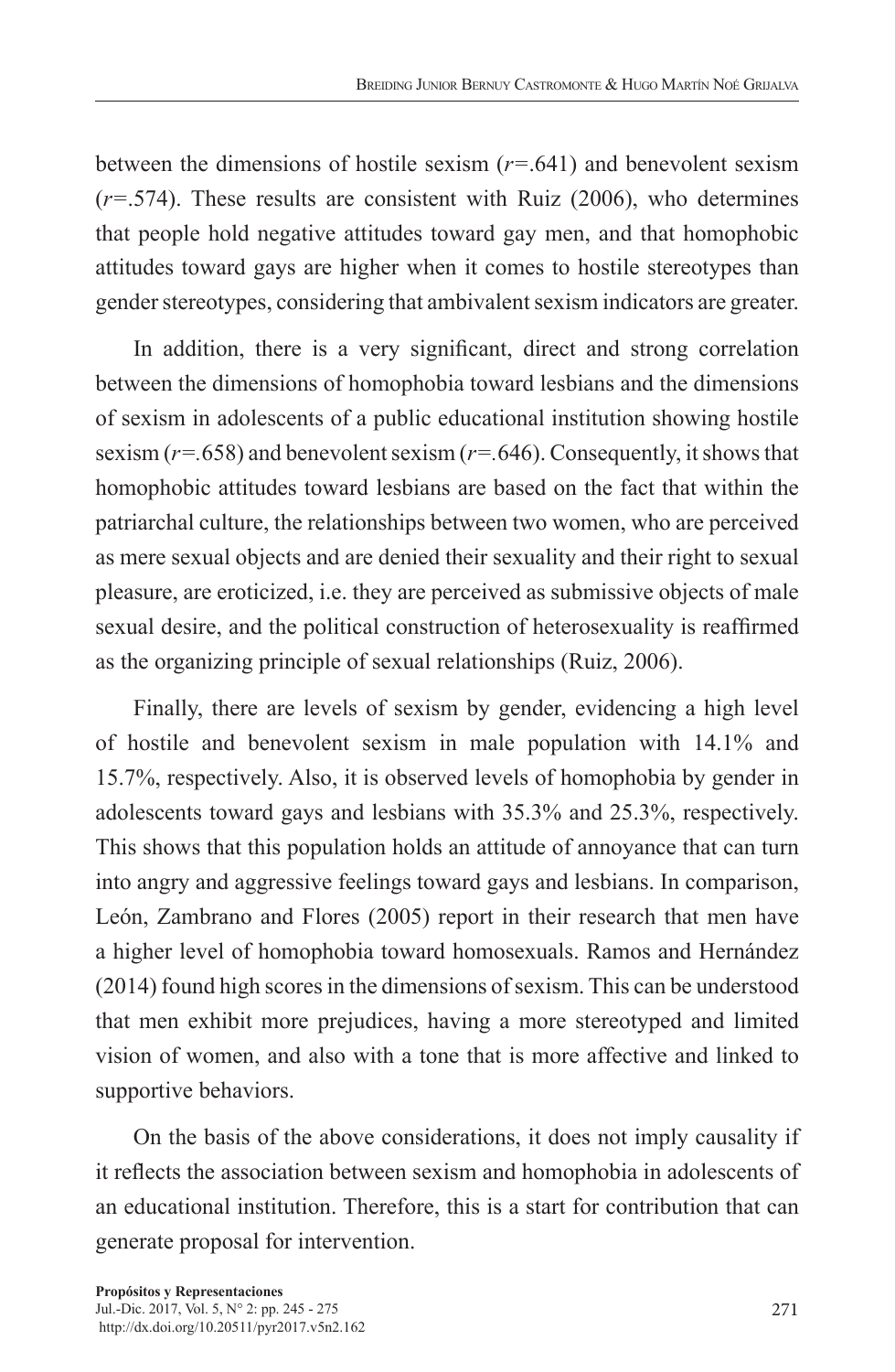# **References**

- Acosta, J. (2010). Propiedades Psicométricas de la Escala de Detección de Sexismo en Adolescentes de Colegios Nacionales del Distrito de Otuzco. (Tesis de Licenciatura). Universidad Cesar Vallejo, Chimbote.
- Álvarez, E. (2016, 18 de febrero). La USC envía hoy la citación al docente denunciado por comentarios sexistas. [lavozdegalicia.es]. Recuperado de:https://www.lavozdegalicia.es/noticia/galicia/2016/02/18/usc-envia-hoycitacion-docente-denunciado-comentarios-sexistas/0003\_201602G18P5991.htm
- Ato M., López J., & Benavente A. (2013). Un sistema de clasificación de los diseños de investigación en psicología. *Revista Anales de Psicología, 29*(3), 1038-1059. http://dx.doi.org/10.6018/analesps.29.3.178511
- Bianco, M., & Correa, C. (2003). *La adolescencia en Argentina: sexualidad y pobreza*. FEIM – UNFPA. Buenos Aires.
- Cantera, I., Estébanez, I., & Vázquez, N. (2009). *Violencia contra las mujeres jóvenes: La violencia psicológica en las relaciones de noviazgo*. Bilbao: Módulo Psicosocial de Deusto-San Ignacio.
- Castañeda, M. (2002). *El machismo Invisible*. México: Edit. Grijalbo.
- Castro, M. (2014). Lo que hay que curar es la homofobia. *El Comercio.* Recuperado de: http://elcomercio.pe/lima/hay-curar-homofobia-raul-castro-321504
- El Comercio (24 de marzo de 2015). Abuso a trabajadora en la compañía Silicon Valley. *El Comercio*. Recuperado de: http://archivo.elcomercio. pe/tecnologia/empresas/casos-sexismo-que-alborotan-silicon-valleynoticia-1799744
- Ciudadaniasx: Activismo Cultural y Derechos Humanos (2017). Perú: Se presenta primer reporte del Observatorio de Derechos Humanos LGBT y VIH/Sida. [ciudadaniasx.org]. Recuperado http://ciudadaniasx.org/06-peru-se-presentaprimer-reporte-del-observatorio-de-derechos-humanos-lgbt-y-vihsida/
- Cuadrado, I., Recio, P., & Ramos, E. (Septiembre, 2005). El sexismo en adolescentes depuración de una escala. Conferencia presentada en el Simposium Métodos y técnicas de investigación en Psicología Social.
- Ficarrotto, J. (1990). Racism, sexism, and erotophobia: Attitudes of heterosexuals toward homosexuals. *Journal of Homosexuality, 19,* 111- 116. https://doi.org/10.1300/J082v19n01\_07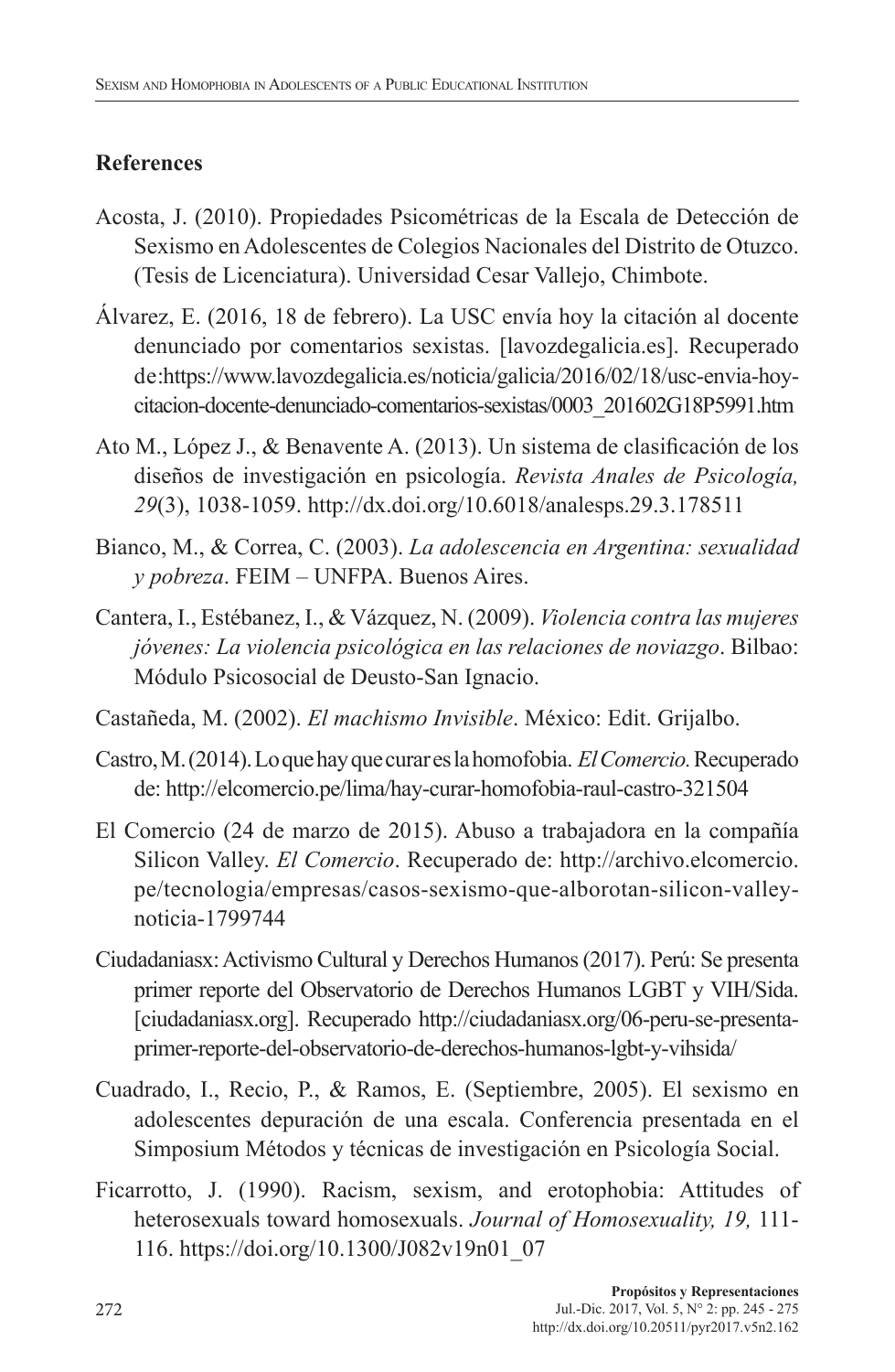- Hernández, R., Fernández, C. & Baptista, M. (2010). *Metodología de la Investigación* (Quinta ed.). México D. F., México: McGraw - Hill.
- Lagarde, M. (1990). *Los cautiverios de las mujeres: madres esposas, monjas, putas, presas y locas*. México D.F.: Universidad Nacional Autónoma de México.
- Le Breton, D. (2003). *Adolescencia bajo riesgo*. Montevideo: Editorial Trilce.
- León, R., Zambrano, A., & Flores, E. (2005). Un estudio de adaptación de la escala moderna de homofobia (The Modern Homophobia Scale) de Sheela Raja y Joseph P. Stokes en un grupo de universitarios de Arica. *Revista de Pedagogía Crítica, 4*(3), 133-153.
- Lizárraga, C. (2005). Homofobia: enfermedad y germen. *Revista de Estudios de Antropología Sexual, 1*, 33-42.
- López, E. (2010). *Sexismo, violencia y juegos electrónicos*. Madrid: Síntesis.
- Margulis, M. (2003). *Juventud, cultura, sexualidad. La dimensión cultural en la afectividad y la sexualidad de los jóvenes de Buenos Aires*. Buenos Aires: Editorial Paidós.
- Moral, J., & Martínez-Sulvarán, J. O. (2010). Validación de una Escala de Homofobia creada en México. *Revista Latinoamericana de Medicina Conductual, 1*(1), 99-108.
- Moya, M., & Expósito, F. (2001). *Nuevas formas, viejos intereses. Neosexismo en varones españoles*. *Psicothema, 13*(4), 643-649.
- Obando, A. (2004). *Memorias Cátedras Abiertas*. Medellín: Programa de Extensión de la Escuela Itinerante de Formación en Género y Equidad.
- Paredes, J. (2008). Propiedades psicométricas de la escala de homofobia moderna en adolescentes de la localidad de Cartavio (Tesis de Licenciatura). Trujillo, Universidad César Vallejo.
- Pérez, E. (2008, abril). ¿*Qué diferencia hay entre el machismo y el sexismo?* [mujeresenred]. Recuperado de: http://www.mujeresenred.net/spip. php/%20/www.beijingandbeyond.org/spip.php?article1456
- PROMESE (2016). Informe anual sobre los derechos humanos de persona trans, lesbianas, gays y bisexuales en el Perú 2015-2016. Recuperado de: http://promsex.org/images/docs/Publicaciones/ ResumenInforme201516DerechoalaVida.pdf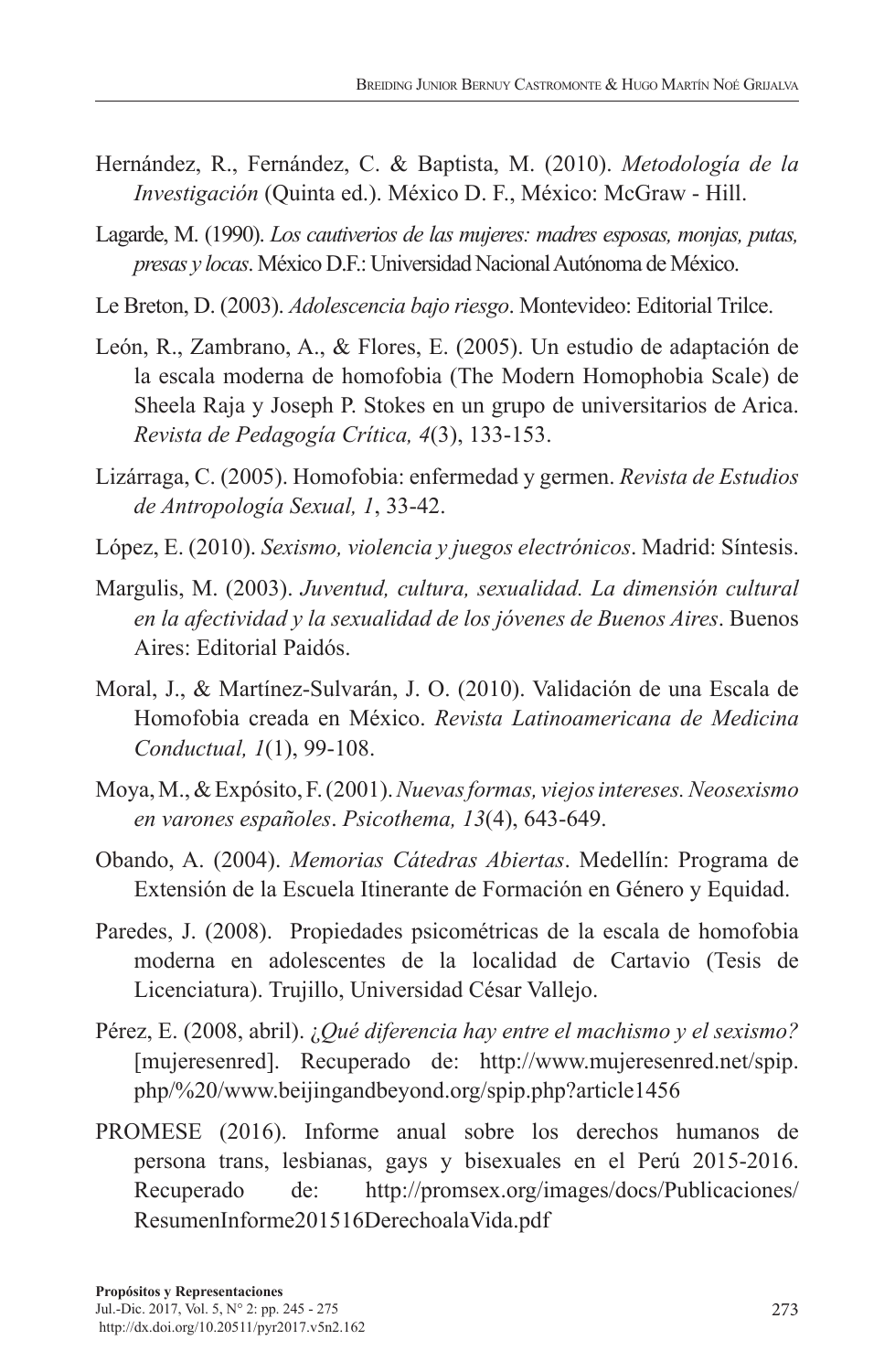- Raja, S., & Stokes, J. P. (1998). Assessing attitudes toward lesbians and gay men: The modern homophobia scale. *International Journal of Sexuality and Gender Studies, 3*(2), 113-134.
- Ramos, F., & Hernández, A. (2014). Intervención para la reducción de la discriminación por sexo en las clases de educación física según los contenidos y agrupamientos utilizados. *Revista Española de Educación Física y Deportes, 404,* 27-38.
- Rottenbacher, J. (2010). Sexismo ambivalente, paternalismo masculino e ideología política en adultos jóvenes de la ciudad de Lima. *Pensamiento Psicológico, 7*(14), 9-18.
- Rottenbacher, J.; Espinosa, A. & Magallanes, J. (2011). Analizando el prejuicio: bases ideológicas del racismo, el sexismo y la homofobia en una muestra de habitantes de la ciudad de Lima-Perú. *Revista Psicología Política de la Asociación Brasileña de Psicología Política, 11*(22), 225-246.
- RPP Noticias (2013,11 de septiembre). Casos de abuso y violencia familiar. Chimbote, Perú [rpp.pe]. Recuperado de: http://rpp.pe/peru/actualidad/ chimbote-reportan-500-nuevos-casos-de-violencia-familiar-y-sexualnoticia-630181.
- Rueda, J. F., & Navas, M. (1996). Hacia una evaluación de las nuevas formas de prejuicio racial: las actitudes sutiles del racismo. *Revista de Psicología Social, 11,* 131-149.
- Ruiz, R. (2006). Los modos de representación de la sexualidad lesbiana: coexistiendo con la heteronormatividad. En E. Bosch, V. Ferrer y C. Navarro (Comp.), *Los feminismos como herramientas de cambio social*  (vol. 1) (pp. 359-369). Palma: Edición Universitat de les Illes Balears.
- Short, J. (1996). *The Urban Order: An Introduction to Cities, Culture and Power*. Boston: Blackwell Publishing.
- Soler, E., Barreto, P., & González, R. (2005). Cuestionario de respuesta emocional a la violencia doméstica y sexual. *Psicothema, 17*(2), 267-274.
- Stacey, J. (1993). Untangling feminist theory. En D. Richardson, y V. Robinson (Eds.), *Introducing Women's Studies: Feminist Theory and Practice* (p. 49-73). London: Macmillan.